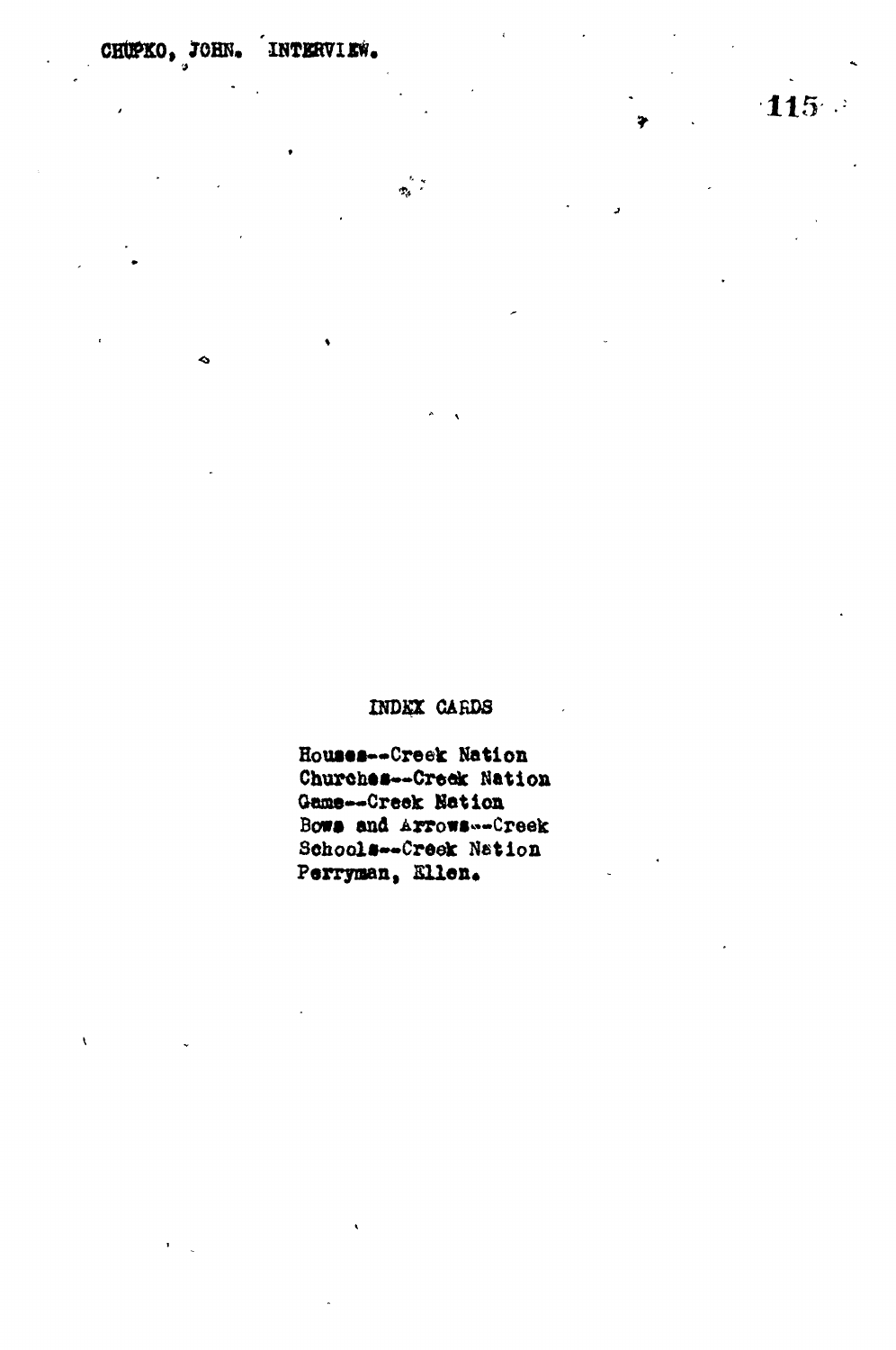## **,** *JOBM URtRYIWS.* **#0104**

 $\mathcal{L}_{\mathbf{r}}$ 

**Interview with John Ghupko, Henryatta, Okla\* By Henry Bey, Field Worker.**

June 3rd. 1937.

\*\*\*\*\*\*\*\*\*\* \*\*\*\*\*\*\*\*\*\*\*\*\*\*\*\*\*\*\*\*\*

**I aa a Crook Indian, and was bora in 1B&8, six miles south of Henryetta, Oklahoma, in Okmulgee County on Salt** Greek. I am 71 years years old. My fathers name was Mikko **Apuoka, bora in Indian Territory\* Data of birth and death** unknown to me. He was a Creek Indian. Mother's name was Jennie. She was an Indian. I do not know when and where aha died.

**In thoae days, there were no fine houses. Once in a while, soae of the half breeds had a little money and they** built a pine lumber.house. I don't know where they got **f lumber from\* the rest of us built log huts, oorered the roof with clapboards and sonstimea the back of hickory trees.** Church houses were the same way.

They held church every four weeks. The Creeks were mostly Baptists. When I was a boy all the Creeks were Bap**church tlsts, but today, some belong to the Methodist and some to** the Presbyterian.

**Game was plentiful, such as deer, turkey, squirrels, coon, opoasta., akunk, rabbit, mink, and plenty of fish in** the streams. There were also a few bears and panthers. To**day you may find panthers in the Eiamiohi Mountains in the Ohoctaw Mation.**

**There-weren't many rifle guns. Some had #44 Winohesters** 

116